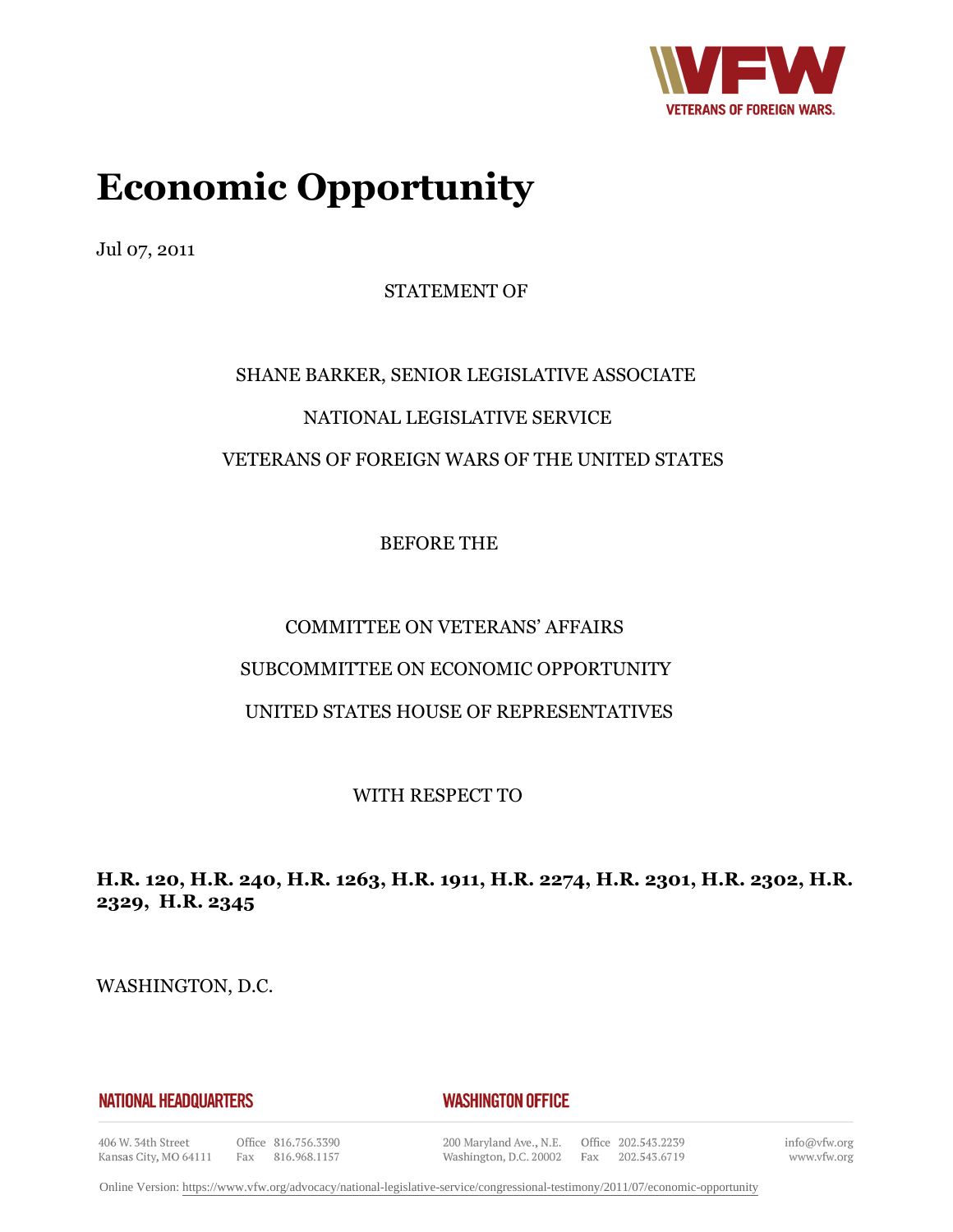#### MR. CHAIRMAN AND MEMBERS OF THIS COMMITTEE:

On behalf of the 2.1 million members of the Veterans of Foreign Wars of the United States and our Auxiliaries, the VFW would like to thank this committee for the opportunity to present its views on these bills.

#### **H.R. 120, Disabled Veterans' Surviving Spouses Home Loans Act**

The VFW is pleased to support H.R. 120, which would further extend VA home loan eligibility to surviving spouses of service members who were disabled at the time of death. VFW believes that regardless of time and level of disability of the deceased veteran, the spouse should be provided access to VA home loan program benefits. We hope the committee enacts this legislation so as to benefit spouses, especially at a time when home loans are more difficult to finance.

#### **H.R. 240, To amend title 38, U.S.C., to promote jobs for veterans through sole source contracts by the Department of Veterans Affairs**

The VFW does not support this legislation. By insisting that VA grant sole source contract when the contract officer determines that a veteran-owned small business can fulfill the contract requirements, meets the cost threshold and that the contract is a fair and reasonable price, it would appear that veteran-owned small businesses would be granted an advantage. However, many of the projects that would fall into this contract category are routine contacts and contracting officers will have familiarity with established veteranowned small business, putting new veteran-owned small businesses at a disadvantage of securing a contract because the contracts will go to the known businesses. Also, by reducing competition, truly identifying a fair and reasonable price might be lost for the contracting officer.

An alternate solution for promoting veteran-owned small businesses would be to ensure that VA has the resources necessary to process applications from veteran-owned small businesses more quickly, so these companies can be verified and added to the database of veteran-owned small businesses, which is a requirement to secure a contract as a veteran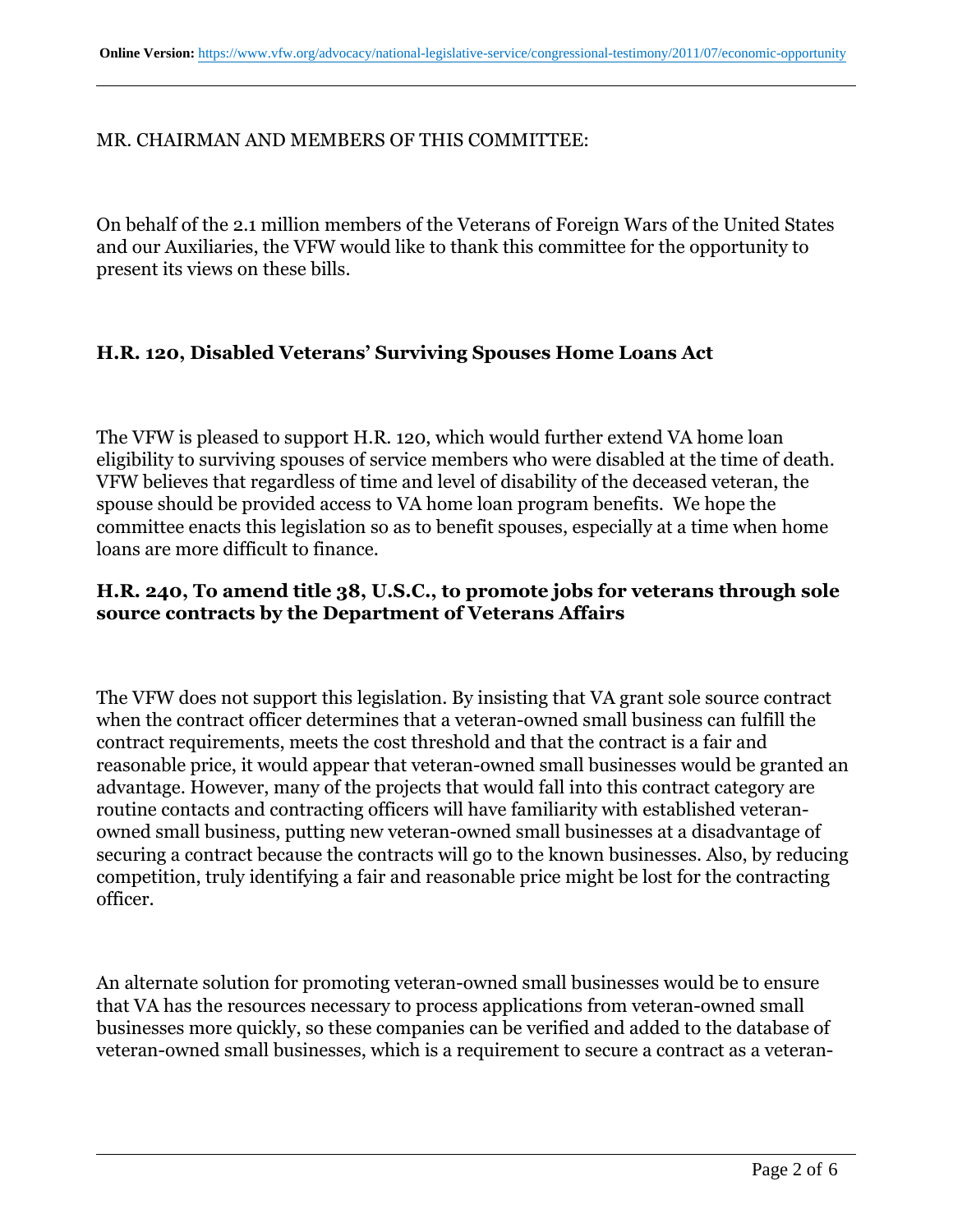owned small business.

#### **H.R. 1263, To amend the Servicemembers Civil Relief Act to provide surviving spouses with certain protections relating to mortgages and mortgage foreclosures**

The VFW supports this legislation as it would protect spouses of service members who die on active duty from foreclosure. Current law does not provide these protections; this bill would close that loophole. We believe that making this small change is the right thing to do for those who have lost a loved one in defense of our country.

#### **H.R. 1911, Protecting Veterans' Homes Act of 2011**

The VFW supports this legislation, but believes it could go a step further to address the serious challenge of home foreclosure for the men and women of our military who are struggling to keep their homes. Service members and their families need options to renegotiate the terms of their loan agreement, and a cooperative partner in the effort. Adding an additional three months onto the mortgage protection period does not produce either of those conditions. We are particularly concerned about the Guard and Reserve components, because many take cuts in pay and put their financial well-being at risk when they deploy.

We are so concerned that we believe serious thought should be given to amending the Servicemembers Civil Relief Act in such a way to reduce mortgage payments on a scale that reflects the loss of income for those who experience salary decreases during and immediately after deployments. Our military members should not lose their homes if they are making good faith efforts to make payments on time, and are falling short of meeting their commitments solely because they are defending the freedom and security of this nation. Service members should have the option to contact their lender before a deployment to inform them and make arrangements for reduced payments during the deployment so they can keep their homes and give their families less to worry about while they are away. This can be achieved by amending Title 50, U.S.C. by inserting a new subsection (b) in Section 533 that would incorporate this language.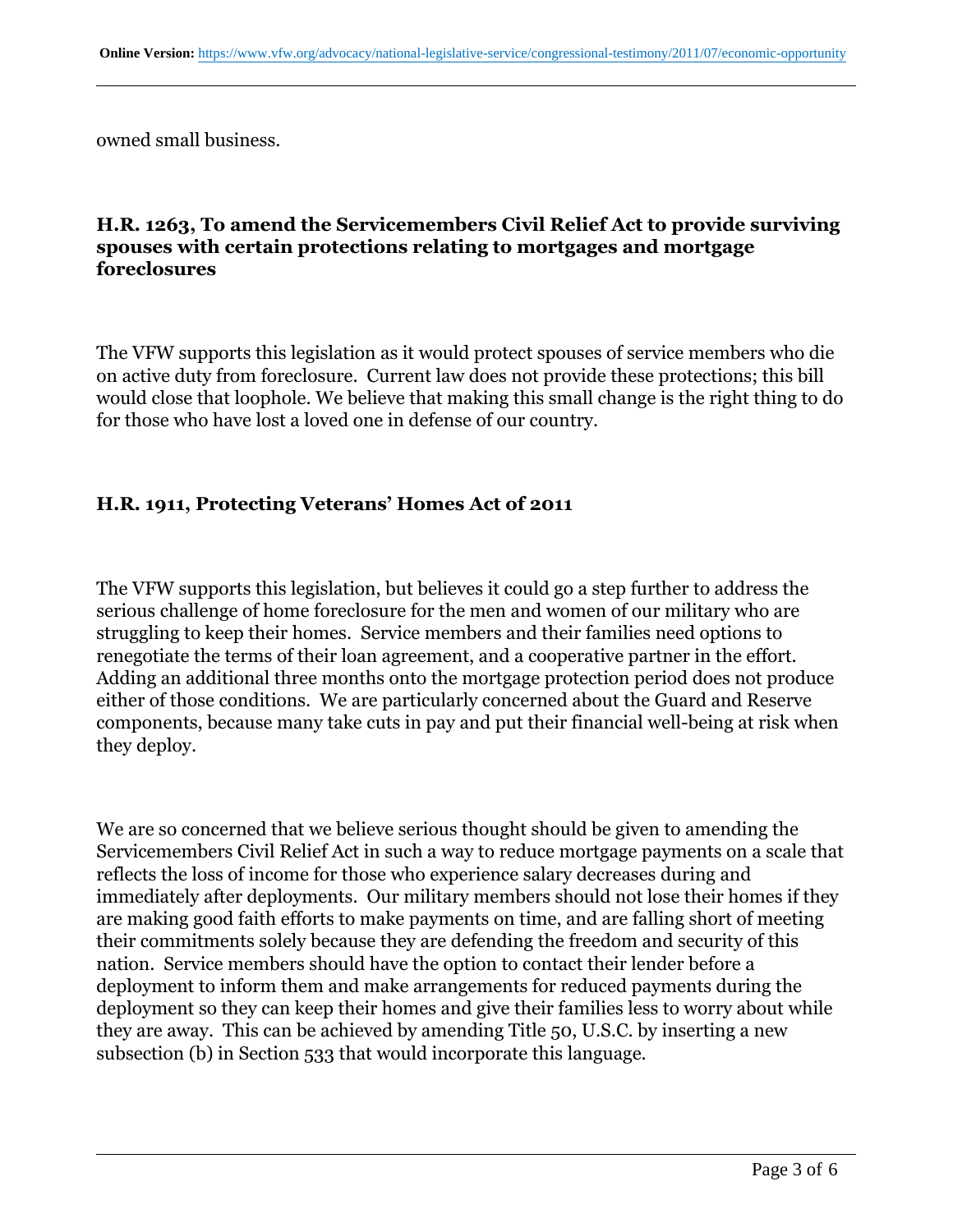Veterans are not looking for a free ride. They do, however, want the civilian world to understand and appreciate their unique circumstances. We hope to see legislation to provide a meaningful solution to this persistent challenge.

#### **H.R. 2274, To amend title 38, United States Code, to direct the Secretary of Veterans Affairs and the Secretary of Defense to submit to Congress annual reports on the Post-9/11 Educational Assistance Program, and for other purposes**

The VFW supports this legislation, as it creates a congressional reporting mandate for both the Secretary of Defense and Secretary of Veterans Affairs with regard to the successful use of Chapter 33 G.I. Bill benefits. Under previous iterations of the G.I. Bill—particularly Chapter 30—both departments were mandated to report to Congress regularly on usage, enrollment and successful completion of G.I. Bill-financed programs. However, no such provision currently exists under Chapter 33. These periodic reports and the information contained in them are critical to demonstrating success and identifying potential shortcomings within the program.

#### **H.R. 2301, Streamlining Education Claims Processing Act of 2011**

The VFW supports the intent of this bill to streamline the payment process for studentveterans utilizing the Post-9/11 G.I. Bill and to minimize the paper trail for VA. However, the VFW would encourage the committee to include explicit protections for veterans against any hindrances in their ability to continue their education, such as threats of disenrollment or restrictions from class registration while schools await payment from VA. When the Post-9/11 G.I. Bill was implemented and initial tuition payments were delayed, the VFW, our partners within the veterans' community, VA administrators, and even members of this committee received scores of complaints from veterans that schools were either threatening them with disenrollment or barring their registration for the subsequent semester's classes. While barring veterans from enrollment may seem like a public relations nightmare for colleges and universities, we have already seen it once before, and it took a concerted effort on the part of the veterans' community to ensure that each individual school did not hold their veterans accountable for the shortcomings of the VA's payment system. The VFW also notes that VA must be allowed proper time to implement any such changes to their processing and payment programs, with proper notification to the universities and studentveterans of the pending policy change.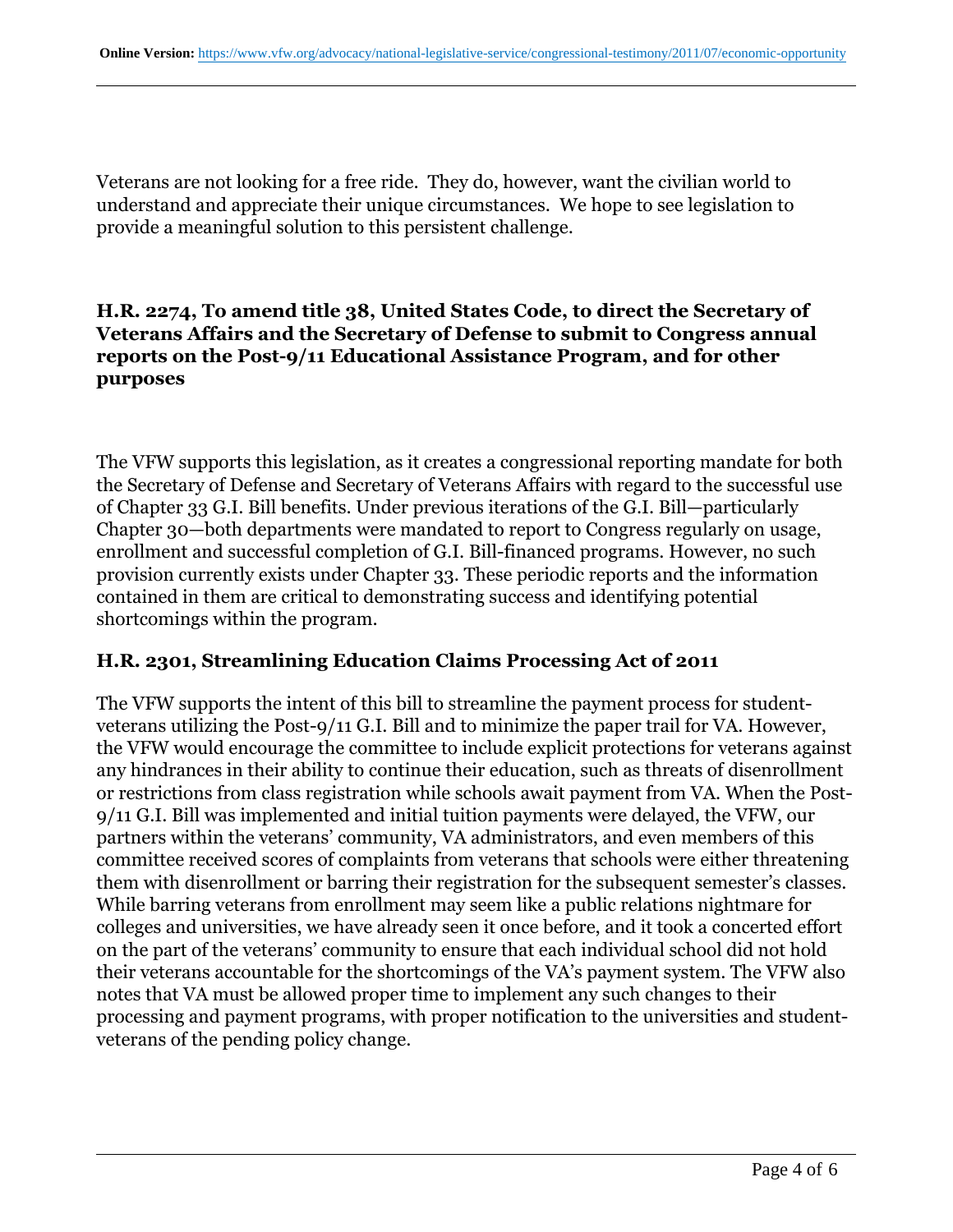The Post-9/11 G.I. Bill is only two years old, meaning the first students to take advantage of the program have not even earned their degrees yet. However, Congress continues to look for ways to change the benefit and its delivery mechanisms, whether it is through changing the break payment system, adjusting tuition rates, creating new tuition caps, and now potentially overhauling the payment system. The VFW urges restraint in further manipulating the Post-9/11 G.I. Bill until we can gauge the initial success of the program, which was designed to simplify the process for veterans seeking to earn a college degree, but recently has proven to be a headache for veterans struggling to understand how and why the benefit keeps changing.

#### **H.R. 2302, To amend title 38, United States Code, to direct the Secretary of Veterans Affairs to notify Congress of conferences sponsored by the Department of Veterans Affairs.**

The VFW supports this bill, mandating reports to Congress on conferences hosted or sponsored by VA. While the VFW acknowledges the benefits to VA and its employees of periodically hosting professional development seminars to remain at the forefront of relevant industries, the VFW agrees that Congress should have oversight on how VA chooses to conduct such events. During a time when Americans have called on Congress to demonstrate fiscal responsibility, the VFW believes that VA can demonstrate its solidarity with the American people by improving transparency with Congress.

#### **H.R. 2329, Ensuring a Response for Servicemembers Act**

The VFW supports H.R. 2329, the Ensuring a Response for Servicemembers Act. Earlier this year we learned that J.P. Morgan Chase Bank had violated the Servicemembers Civil Relief Act by charging interest on home loans above the cap that act mandates. It also came to light that representatives that service members contact over the phone often are not fully aware of SCRA rules and regulations, and thus, are not providing the customer service that our service members need. This bill will mandate that major lending institutions must have a compliance officer to ensure SCRA laws are fully met. It will also ensure access to company representatives who are aware of what protections service members have under the law by mandating a free number, available on the homepage of these institutions, is established to link them to specially trained customer service professionals. This is a common sense bill that we are happy to support.

#### **H.R. 2345, To amend title 38, U.S.C., to extend the authority of appropriations**